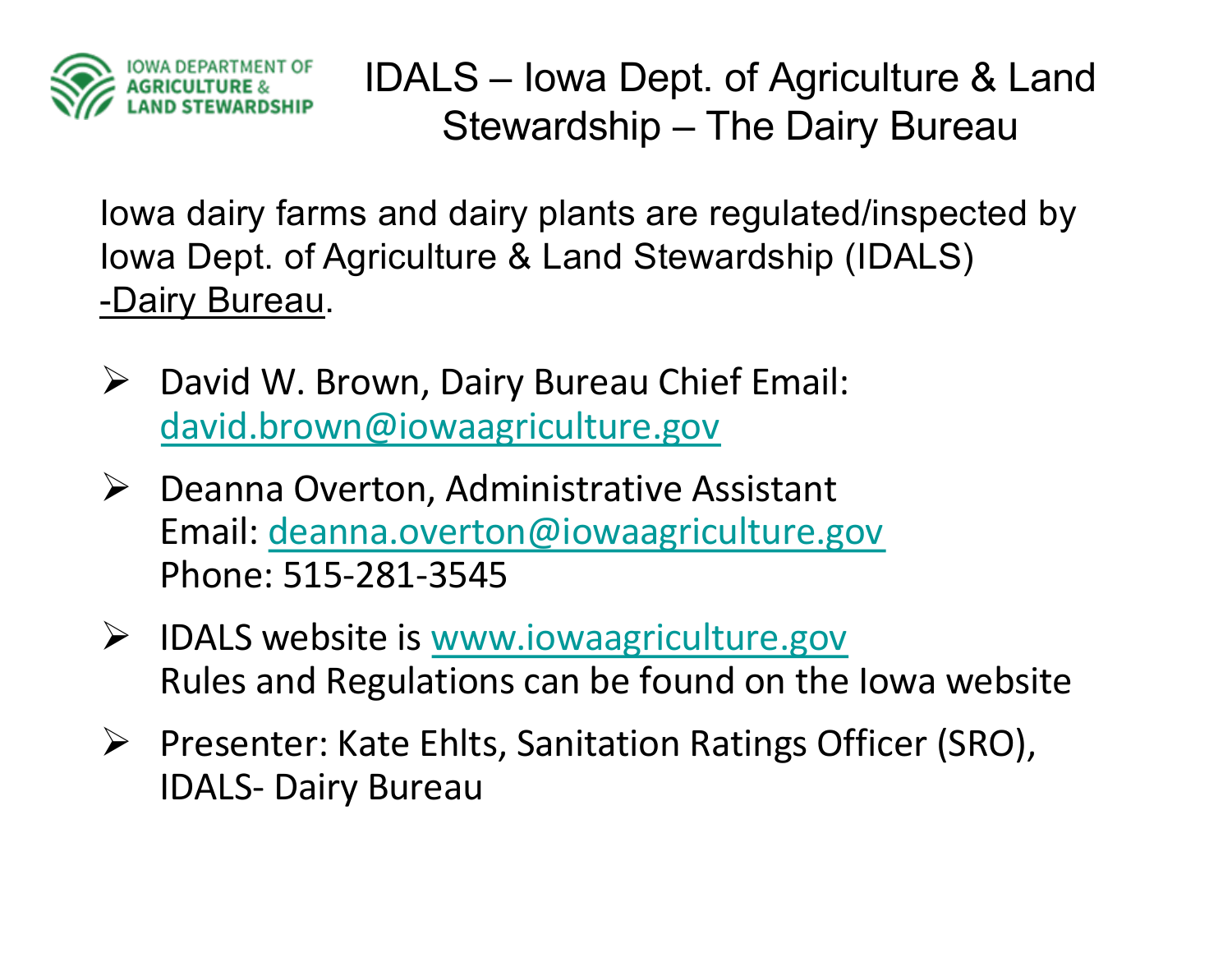

## IDALS Dairy Plant Permits

- All IA dairy plants that are processing dairy products for sale, must be permitted by IDALS-Dairy Bureau. There is a permit fee to cover administration costs, inspections, sampling, pasteurizer testing/sealing, lab evaluations, etc. Call: 515-281-3545 Dairy Bureau Office for current dairy plant permit fee.
- Dairy plant must be Inspected and approved by IDALS Inspector and Lab LEO (Append N) Prior to requesting a processing permit.
- Request "*Checklist for New Appendix N Facilities"* to set up your Appendix N testing lab (antibiotic testing). IDALS Dairy Lab LEO will need to visit and approve the Lab and certify anyone conducting the Append N testing prior to receiving a permit.
- After IDALS-Dairy Bureau receives payment for permit, a permit number will be assigned specifically for your processing facility.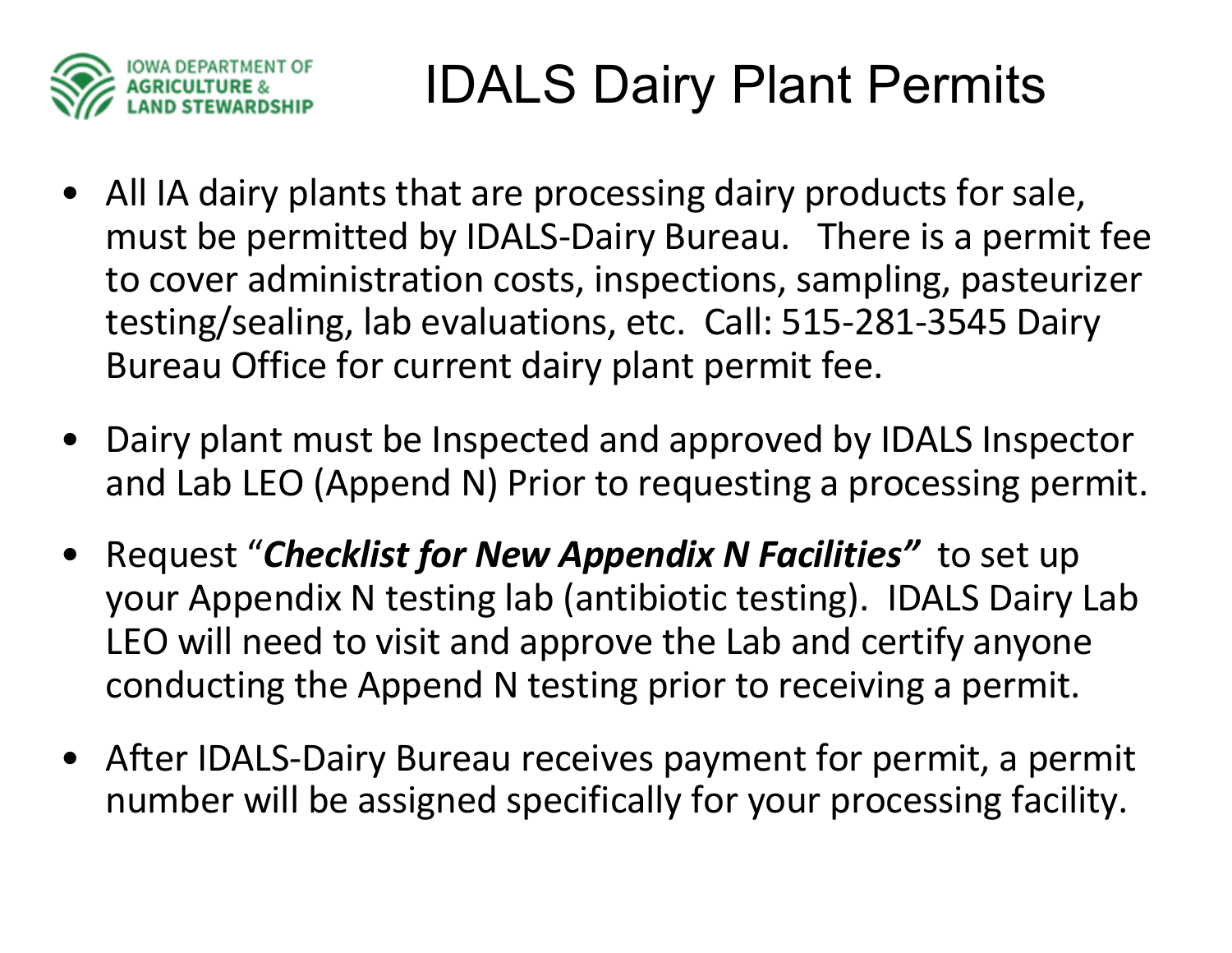

#### New Start-Up Facility Inspections

- **On-Farm Processing Plant** is located on the farm and utilize their own milk produced vs. **Dairy Processing Plant** is Not located on a farm and milk must be shipped to plant
- Building plans must be submitted before moving any dirt. In addition to the building plans, you will need to discuss with your assigned Dairy Inspector the layout of the equipment (no overcrowding), foot-traffic flow, floors/walls, ventilation, lighting, dirty/clean buffer room, location of equipment, floor drains, toilet room, etc.
- Inspectors will work closely with you **before and during** construction… making several visits to your facility to answer any questions or concerns. *For example*: a worst-case-scenario would be If the floor in the processing room sloped to the outside edges of the room instead of toward the drain… that will need to be corrected to be approved… and you will want it corrected before construction of the walls… thus working with the inspector from the beginning helps to prevent the need to make larger scale changes prior to startup.
- Dairy equipment must be or meet 3-A standards. Buyer beware. What is stated on the internet MAY or MAY NOT be true…
- *Note: IDALS is not in the consulting business, however your dairy inspector can provide you with regulations and guidelines*.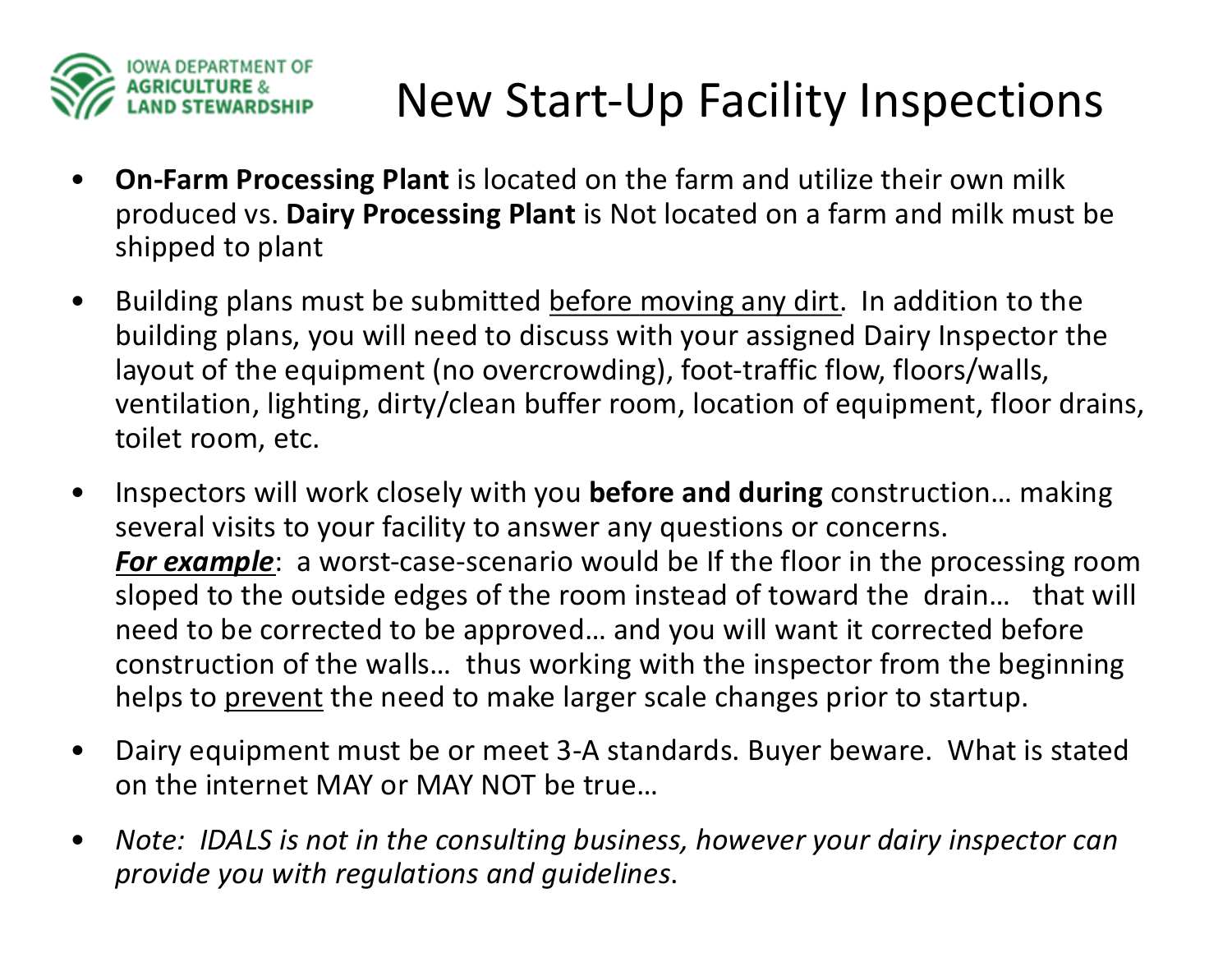

#### Examples of **Grade A products**:

--Pasteurized fluid milk, cottage cheese, yogurt, sour cream, eggnog, etc. Examples of **Manufacturing grade products**:

--Cheese, butter, ice cream, cream cheese

**Manufacturing plants** will be inspected by a Dairy Inspector a minimum of once every 6 months.

- Manufacturing plants must comply with *Iowa Codes*: Chapters 189-192 & 194, *USDA Guidelines for Milk for Manufacturing Purposes*, Iowa DNR guidelines, *Iowa Administrative Code: Chapter 68*, 21 CFR, 3-A Standards, etc.
- Pasteurizers are tested every 6 months.

**Grade A plants** will be inspected by a Dairy Inspector a min. of every quarter.

- Grade A plants must comply with current Pasteurized Milk Ordinance (PMO).
- If a plant ships Grade A products across state lines, then the dairy plant MUST pass an *Interstate Milk Shippers* (IMS) survey and be IMS listed on FDA website.
- Pasteurizers are tested every quarter.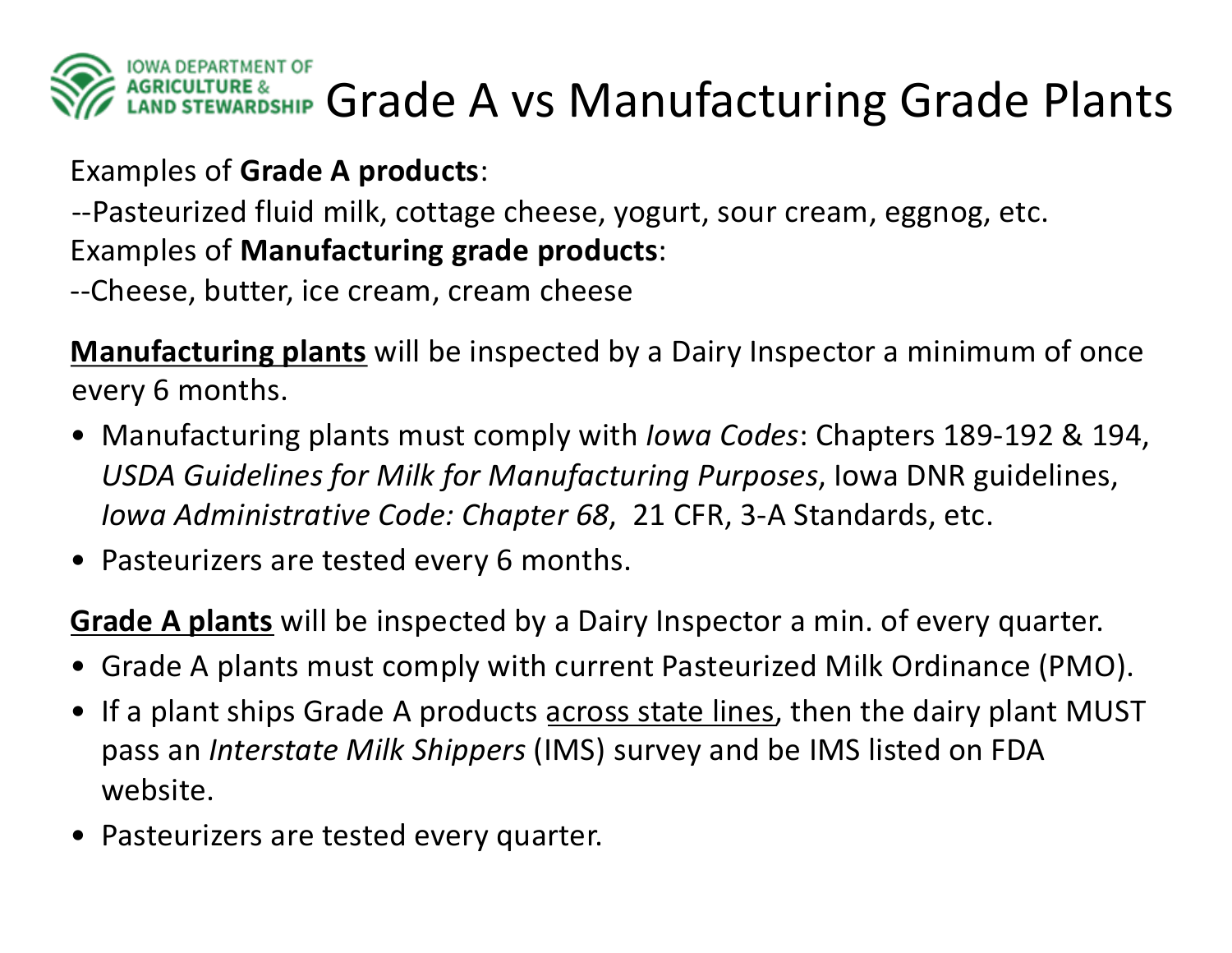

# Labeling

- Product labeling will include your brand name/design, required ingredients and a nutritional label.
- All labels for dairy products must be submitted to David Brown, IDALS Dairy Bureau Chief, for his review PRIOR to ordering/printing labels (changes may be necessary).
- All labels should be re-submitted annually for review.
- Traceability information should also be added to label of each batch. This includes processing date and/or lot # that corresponds with make sheet/ processing documentation.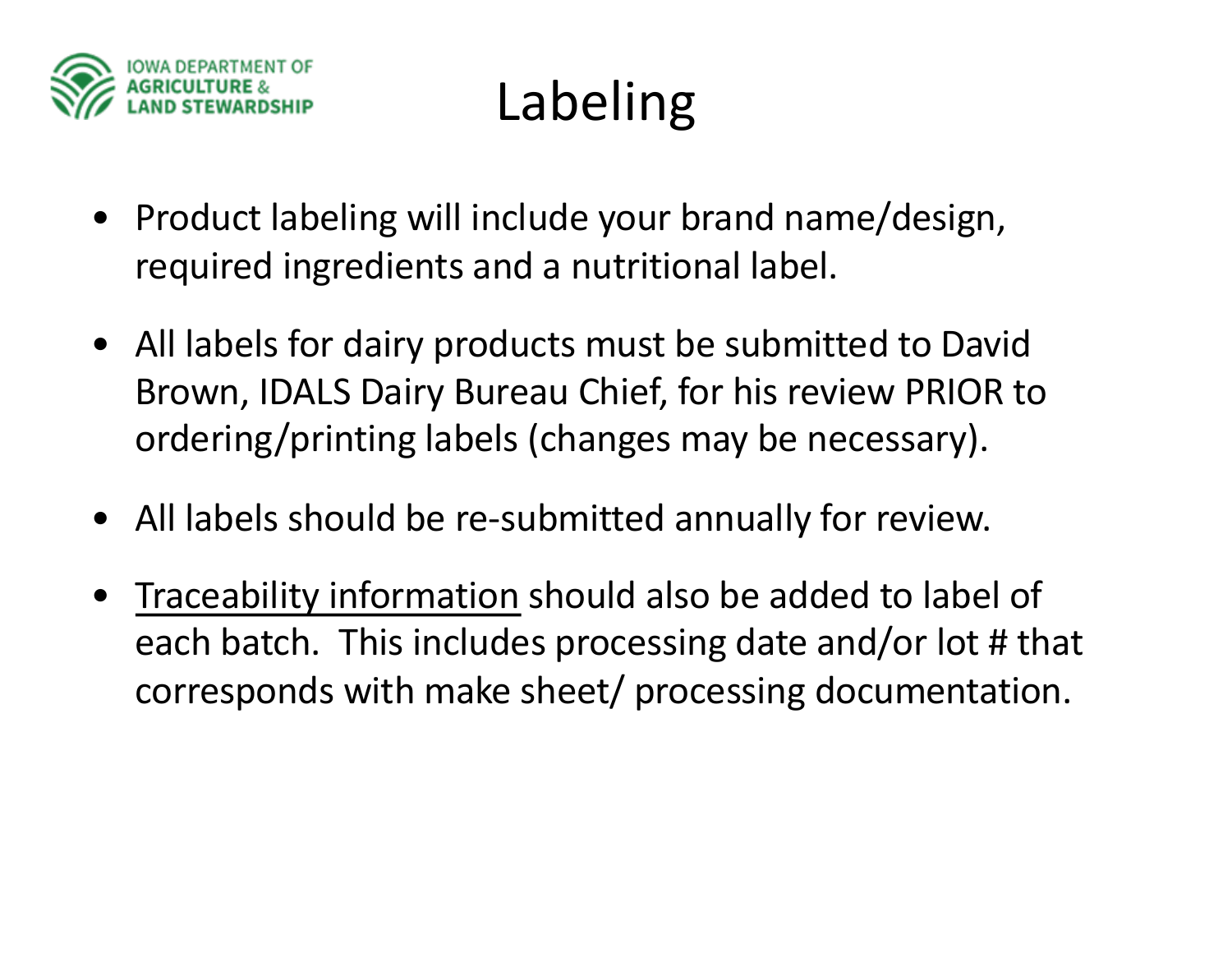

# Recordkeeping and Traceability

- Your daily make records should include the lot #/code/etc. of all ingredients and packaging.
- You will also retain Append N records, pasteurizer records, sales records, etc. to assist if a recall is necessary.
- The Dairy Inspector will pick up finished product samples from your facility and deliver to the IDALS Dairy Lab for testing.
- If test results indicate the product is unsafe for consumption, then your records will be utilized to retrieve or account for 100% of that batch/lot# in a recall.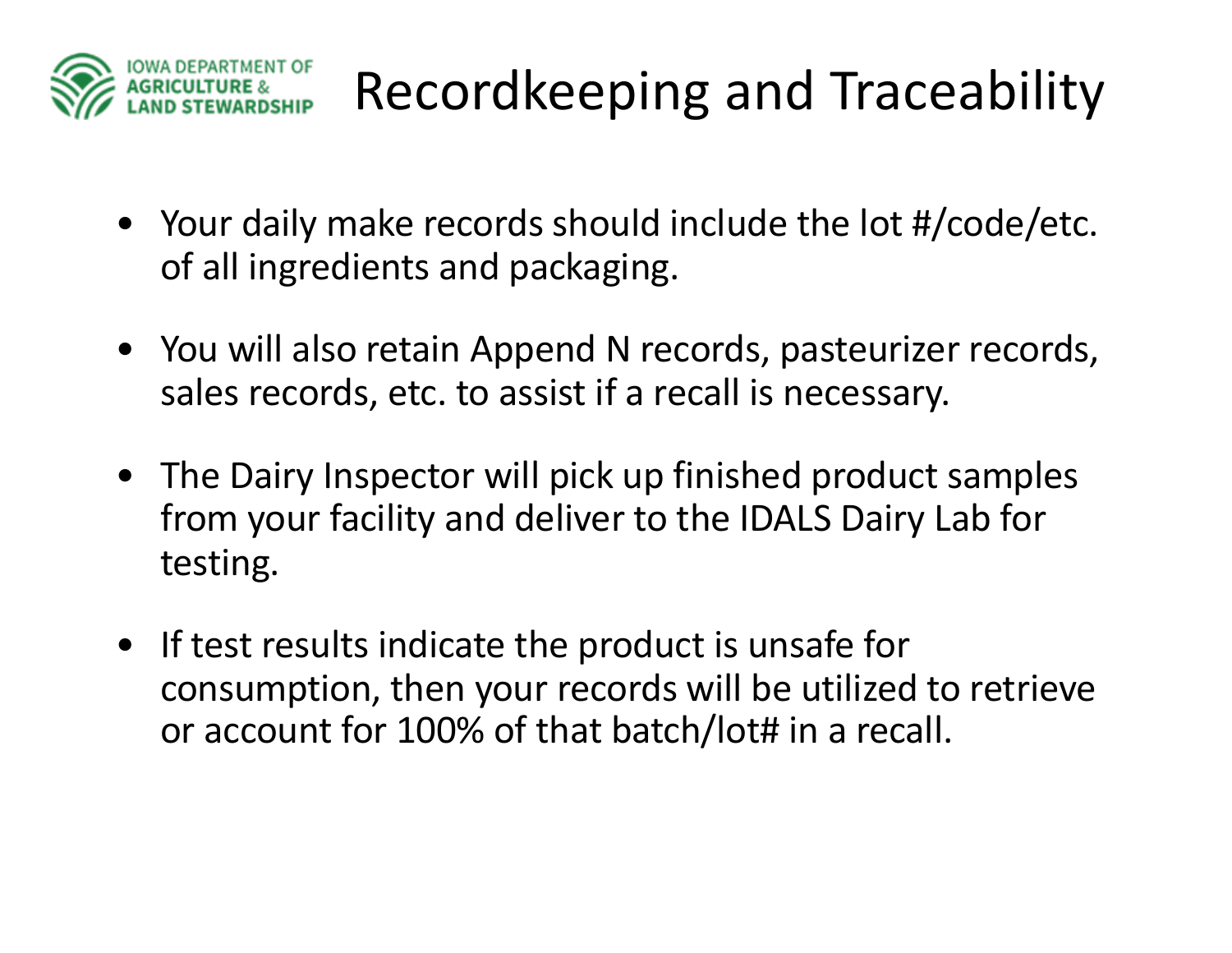

## Documents adopted by IDALS

- Ø Current version of Pasteurized Milk Ordinance (PMO) -Grade A
- USDA Milk for Manufacturing Purposes... (Mfg grade)
- $\triangleright$  Iowa Codes: Chapters 189,190,191,192,194
- Ø Iowa Administrative Code: Chapter 68
- $\triangleright$  Iowa DNR well water guidelines
- $\triangleright$  Code of Federal Regulations (CFR) 7 & 21

Resource to help with start-up, marketing, business plans, grant writing, etc. is: [www.ciras.iastate.edu](http://www.ciras.iastate.edu/)